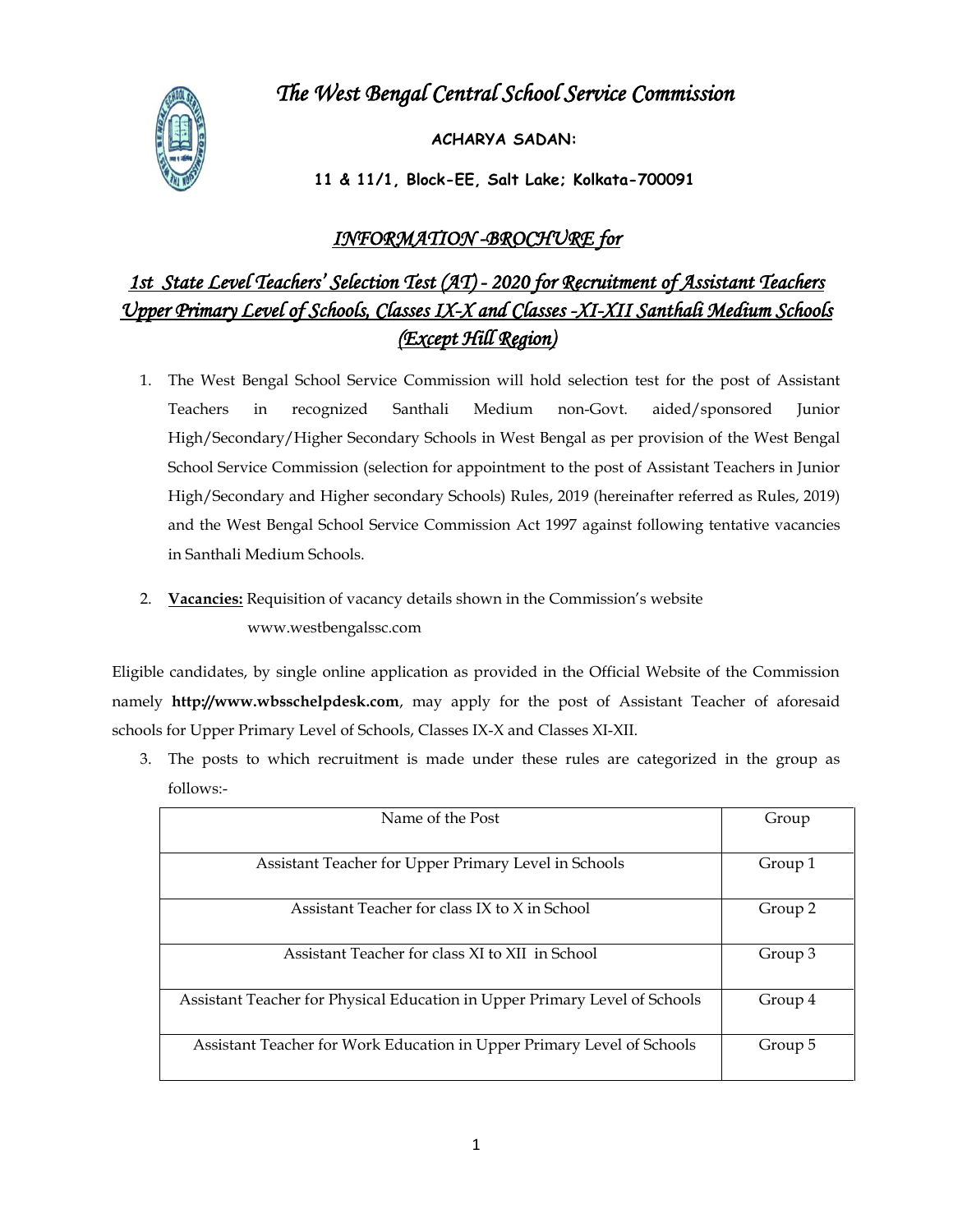4. A candidate may compete for one or more group(s) subject to fulfillment of minimum eligibility for such group(s) individually as prescribed herein. However, the candidate is required to submit one application only, indicating choice of group(s) in order of preference in the prescribed from. Female candidates shall indicate choice for girl's school and/or Co-Ed and Boys School in order of preference.

Provided that allotment of service to the candidates shall be made in order of merit and according to the number of vacancies. Due consideration will be given, as far as practicable, to the preferences indicated by a candidate, if any, but the Commission reserves the right to allot the candidate to any service or post for which he/she is a candidate on consideration of his/her suitability and the number of vacancies available.

**Explanation**: If there are total 30 vacancies in x, y and z category of posts containing 10 vacancies in each category of post. A candidate having minimum qualification for x, y and z categories of posts, applied for the posts indicating his preference. His  $1<sup>st</sup>$  preference is x category post,  $2<sup>nd</sup>$ preference is y category of post and 3rd preference is z category of post. Now, in terms of his merit, after selection, he holds 11<sup>th</sup> rank in x category of post, 7<sup>th</sup> rank in y category of post and 1<sup>st</sup> rank in z category post. In x category of post, as he stood in the rank which is below the available vacancies, he cannot opt for  $1$ <sup>st</sup> preference. As he opted for y category of post as his  $2<sup>nd</sup>$  option in which he also stands in 7<sup>th</sup> rank within available vacancies, he will be given allotment of service in y category of post. As his service is allotted to 2nd category post in matching to his merit and preference, although he stood in 1st rank in z category of post, his preference in z category of post shall not be considered.

### 5. **Eligibility :**

Name of the posts, its Group, pay qualification and age shall be as follows vide Rule 4 of Rules 2019 read with **Schedule A**, as reproduced below:

| Group | Name of the Posts &   | Initial Pay       | Oualification            | Age                  |
|-------|-----------------------|-------------------|--------------------------|----------------------|
|       | Group                 |                   |                          |                      |
|       | (2)                   | (3)               | (4)                      | (5)                  |
|       | Assistant Teacher for | Graduate Scale of | (a) The Candidate must   | Minimum 21 years     |
|       | Upper Primary Level   | Pay as per Rules  | be a citizen of India.   | and maximum 40       |
|       | in Schools (other     |                   | (b) On the last date of  | vears as on 1st      |
|       | than Work Education   |                   | submission of            | January of the year  |
|       | or Physical           |                   | application he must      | of advertisement.    |
|       | Education Teacher).   |                   | possess the minimum      | Upper age limit is   |
|       |                       |                   | qualification, as        | however relaxable as |
|       | $Group-1$             |                   | prescribed by the NCTE   | per Government       |
|       |                       |                   | on the date of the       | norms for Schedule   |
|       |                       |                   | Advertisement for Upper  | Caste/Schedule       |
|       |                       |                   | Primary Teacher.         | Tribe, OBC and       |
|       |                       |                   | Note $(1)$ - The minimum | Physically           |

**SCHEDULE –A**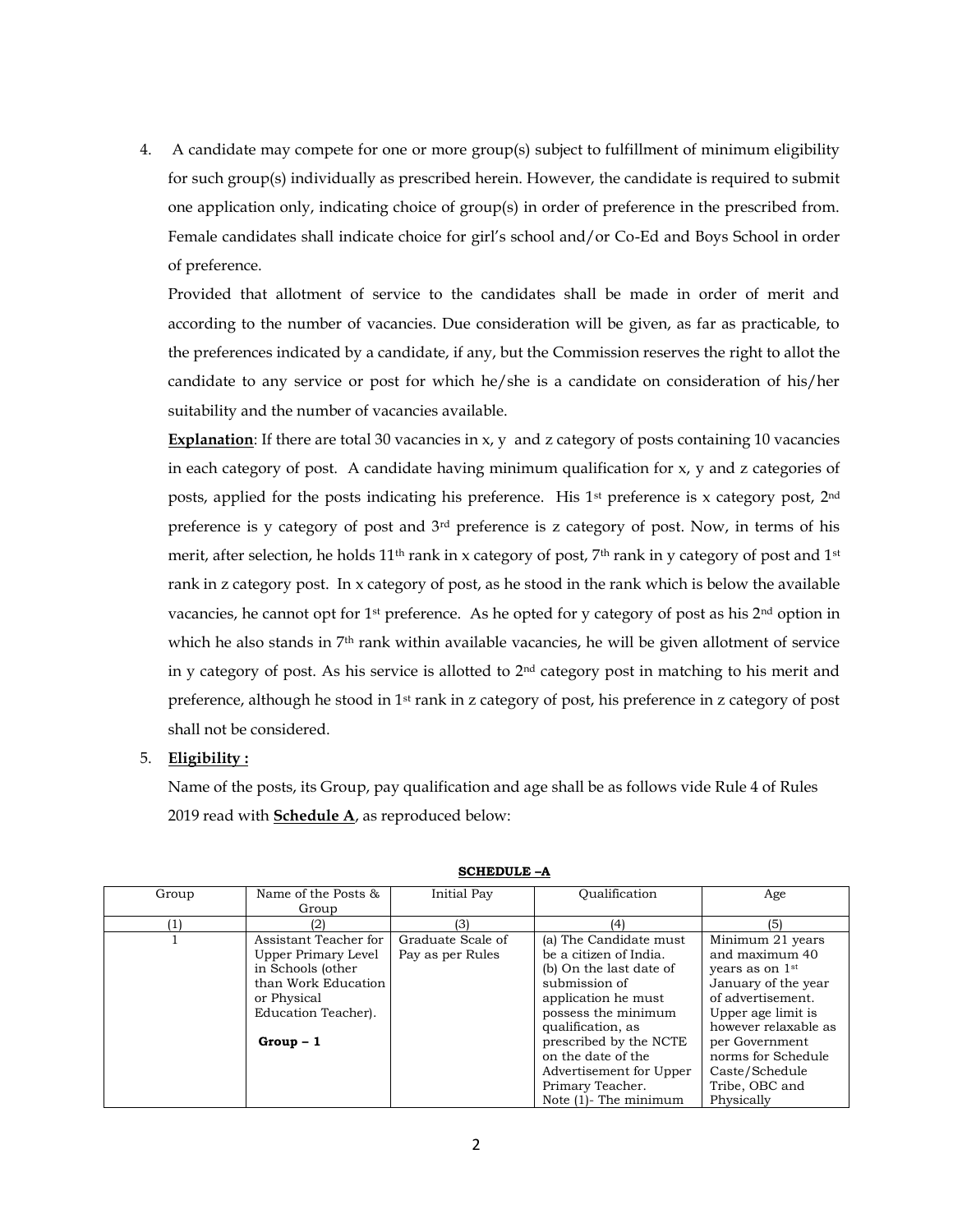|                |                      |                   | qualification as            | Handicapped           |
|----------------|----------------------|-------------------|-----------------------------|-----------------------|
|                |                      |                   | prescribed by the NCTE      | candidates.           |
|                |                      |                   | and relaxation of           |                       |
|                |                      |                   | qualifications if any       | Upper age limit for   |
|                |                      |                   | extended by the Central     | para teachers of      |
|                |                      |                   | Government from time        | Upper Primary Level   |
|                |                      |                   | to time on the date of      | of Government, Govt.  |
|                |                      |                   | publication of              | aided and sponsored   |
|                |                      |                   | advertisement shall also    | schools shall be      |
|                |                      |                   | be considered.              | guided by relevant    |
|                |                      |                   | Note $(2)$ - The candidates | notification by State |
|                |                      |                   | possessing minimum          | Government            |
|                |                      |                   | qualification as            | applicable on the     |
|                |                      |                   | prescribed by the NCTE      | date of               |
|                |                      |                   | for appearing in TET but    | Advertisement.        |
|                |                      |                   | not holding the             |                       |
|                |                      |                   | minimum qualification       |                       |
|                |                      |                   | as prescribed by NCTE       |                       |
|                |                      |                   | for the post of Upper       |                       |
|                |                      |                   | Primary Teacher as          |                       |
|                |                      |                   | stated in para (b) above    |                       |
|                |                      |                   | may appear in the TET       |                       |
|                |                      |                   | as described in Sl.No. 1    |                       |
|                |                      |                   | of Schedule B of Rule 5,    |                       |
|                |                      |                   | if otherwise eligible, but  |                       |
|                |                      |                   | shall not be considered     |                       |
|                |                      |                   | for selection through       |                       |
|                |                      |                   | subsequent stages of        |                       |
|                |                      |                   | the ongoing recruitment     |                       |
|                |                      |                   | process.                    |                       |
|                |                      |                   | Note $(3)$ – The            |                       |
|                |                      |                   | candidates who are          |                       |
|                |                      |                   | perusing the Teachers       |                       |
|                |                      |                   | Training courses but do     |                       |
|                |                      |                   | not have the required       |                       |
|                |                      |                   | minimum qualification       |                       |
|                |                      |                   | at a time of last date of   |                       |
|                |                      |                   | submission of               |                       |
|                |                      |                   | application, may be         |                       |
|                |                      |                   | issued admit card for       |                       |
|                |                      |                   | TET only and he shall       |                       |
|                |                      |                   | not be considered for       |                       |
|                |                      |                   | further stage of            |                       |
|                |                      |                   | selection.                  |                       |
|                |                      |                   | (c) A candidate willing     |                       |
|                |                      |                   | to be selected as a         |                       |
|                |                      |                   | Teacher in any School       |                       |
|                |                      |                   | must have the specific      |                       |
|                |                      |                   | subject of the medium       |                       |
|                |                      |                   | of instruction of the       |                       |
|                |                      |                   | School as first or second   |                       |
|                |                      |                   | or third language at any    |                       |
|                |                      |                   | of the Secondary or         |                       |
|                |                      |                   | Higher Secondary or         |                       |
|                |                      |                   | Graduation/Post             |                       |
|                |                      |                   | Graduation level as         |                       |
|                |                      |                   | elective or optional        |                       |
|                |                      |                   | subject.                    |                       |
| $\overline{2}$ | Assistant Teacher    | Graduate scale of | (a) The Candidate must      | Minimum 21 years      |
|                | for Class IX to X in | pay as per rules  | be a citizen of India.      | and maximum 40        |
|                | School.              |                   | (b) On the last date of     | years as on 1st       |
|                |                      |                   | submission of               | January of the year   |
|                | Group 2              |                   | application, he must        | of advertisement.     |
|                |                      |                   | possess the minimum         | Upper age limit is    |
|                |                      |                   | qualification, as           | however relaxable as  |
|                |                      |                   | prescribed by the NCTE      | per Government        |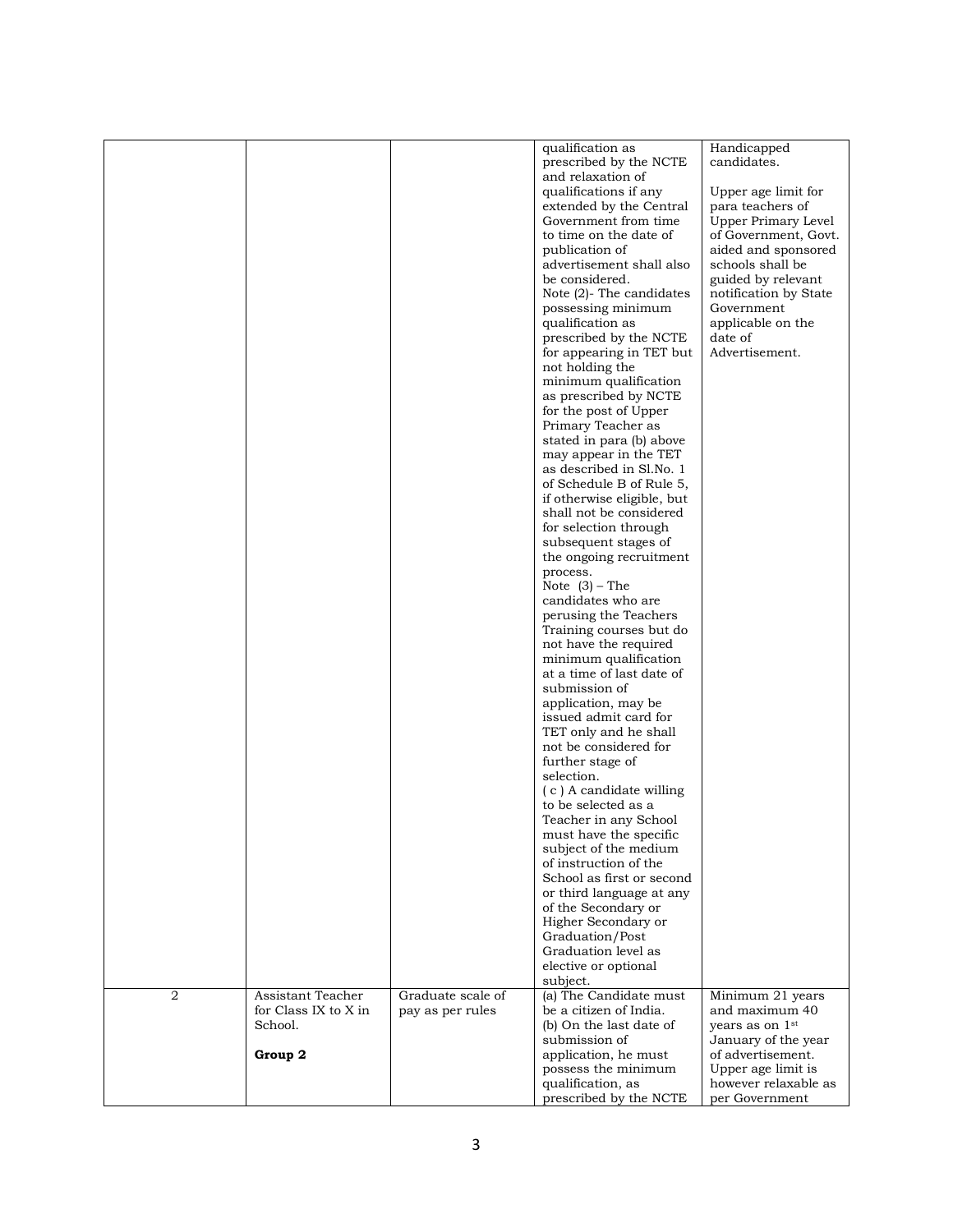|   |                                              |                     | on the date of<br>advertisement for<br>Teachers of class IX to<br>Х.<br>Note – The minimum<br>qualification as<br>prescribed by the NCTE<br>and relaxation of<br>qualifications if any<br>extended by the Central<br>Government from time<br>to time on the date of<br>publication of<br>advertisement, shall be<br>also be considered.<br>(c) A candidate willing to<br>be selected as a Teacher<br>in any School must have<br>the specific subject of<br>the medium of<br>instruction of the School<br>as first or second or<br>third language at any of<br>the Secondary or Higher<br>Secondary or<br>Graduation/Post<br>Graduation level as<br>elective or optional<br>subject.                                                                                                                                                                    | norms for Schedule<br>Caste/Schedule<br>Tribe, OBC and<br>Physically<br>Handicapped<br>candidates.                                                                                                                                                                                                                                                                                                                                                                                                                                                                                                       |
|---|----------------------------------------------|---------------------|--------------------------------------------------------------------------------------------------------------------------------------------------------------------------------------------------------------------------------------------------------------------------------------------------------------------------------------------------------------------------------------------------------------------------------------------------------------------------------------------------------------------------------------------------------------------------------------------------------------------------------------------------------------------------------------------------------------------------------------------------------------------------------------------------------------------------------------------------------|----------------------------------------------------------------------------------------------------------------------------------------------------------------------------------------------------------------------------------------------------------------------------------------------------------------------------------------------------------------------------------------------------------------------------------------------------------------------------------------------------------------------------------------------------------------------------------------------------------|
| 3 | Assistant Teacher                            | Post-Graduate scale | (a) The Candidate must                                                                                                                                                                                                                                                                                                                                                                                                                                                                                                                                                                                                                                                                                                                                                                                                                                 | Minimum 21 years                                                                                                                                                                                                                                                                                                                                                                                                                                                                                                                                                                                         |
|   | for class XI to XII in<br>School.<br>Group 3 | of pay as per rules | be a citizen of India.<br>(b) On the last date of<br>submission of<br>application he must<br>possess the minimum<br>qualification, as<br>prescribed by the NCTE<br>on the date of<br>advertisement for<br>Teachers of class XI to<br>XII.<br>Note $-$ The minimum<br>qualification as<br>prescribed by the NCTE<br>and relaxation of<br>qualifications if any<br>extended by the Central<br>Government from time<br>to time on the date of<br>publication of<br>advertisement shall also<br>be considered.<br>(c) A candidate willing to<br>be selected as a Teacher<br>in any School must have<br>the specific subject of<br>the medium of<br>instruction of the school<br>as first or second or<br>third language at any of<br>the Secondary or Higher<br>Secondary or<br>Graduation/Post<br>Graduation level as<br>elective or optional<br>subject. | and maximum 40<br>years as on 1 <sup>st</sup><br>January of the year<br>of advertisement.<br>Upper age limit is<br>however relaxable as<br>per Government<br>norms for Schedule<br>Caste/Schedule<br>Tribe, OBC and<br>Physically<br>Handicapped<br>candidates.<br>Upper age limit for<br>Part Time<br>Contractual teacher<br>of Higher Secondary<br>Level of Government,<br>Govt. aided and<br>sponsored schools<br>and Govt. Aided<br>Madrasah of State of<br>West Bengal,<br>however, shall be<br>guided by relevant<br>notification by State<br>Govt. applicable on<br>the date of<br>Advertisement. |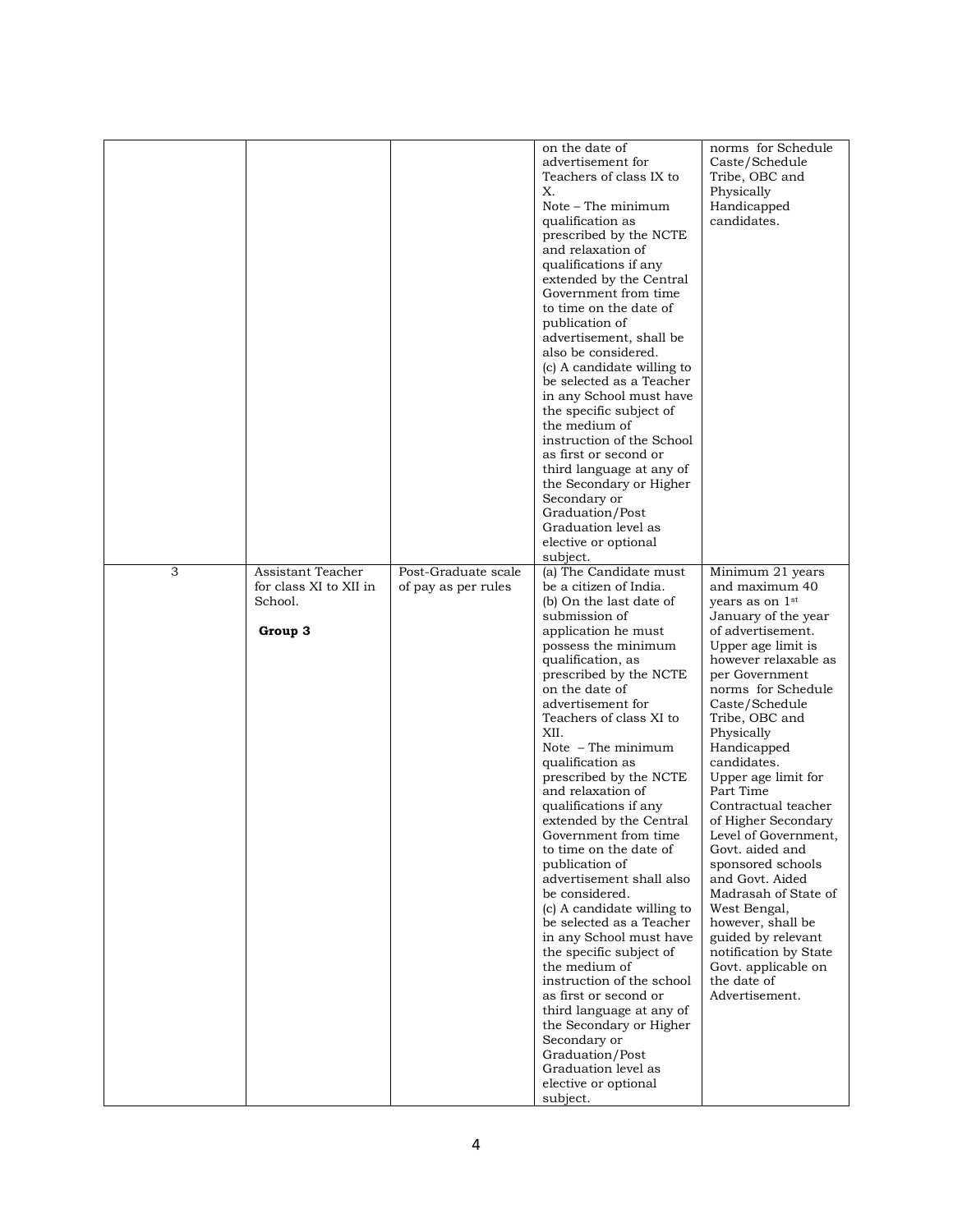| $\overline{4}$ | Assistant Teacher<br>for Physical<br>Education in Upper<br>Primary Level of<br>Schools.<br>Group 4 | Graduate scale of<br>pay as per rules | (a) The Candidate must<br>be a citizen of India.<br>(b) On the last date of<br>submission of<br>application he must<br>possess the minimum<br>qualification, as<br>prescribed by the NCTE<br>on the date of<br>advertisement for<br>Physical Education<br>Teacher.<br>Note $-$ The minimum<br>qualification as<br>prescribed by the NCTE<br>and relaxation of<br>qualifications if any<br>extended by the Central<br>Government from time<br>to time on the date of<br>publication of<br>advertisement shall also<br>be considered.<br>(c) A candidate willing to                                                                                                                    | Minimum 21 years<br>and maximum 40<br>vears as on $1st$<br>January of the year<br>of advertisement.<br>Upper age limit is<br>however relaxable as<br>per Government<br>norms for Schedule<br>Caste/Schedule<br>Tribe, OBC and<br>Physically<br>Handicapped<br>candidates. |
|----------------|----------------------------------------------------------------------------------------------------|---------------------------------------|--------------------------------------------------------------------------------------------------------------------------------------------------------------------------------------------------------------------------------------------------------------------------------------------------------------------------------------------------------------------------------------------------------------------------------------------------------------------------------------------------------------------------------------------------------------------------------------------------------------------------------------------------------------------------------------|---------------------------------------------------------------------------------------------------------------------------------------------------------------------------------------------------------------------------------------------------------------------------|
|                |                                                                                                    |                                       | be selected as a Teacher<br>in any School must have<br>the specific subject of<br>the medium of<br>instruction of the school<br>as first or second or<br>third language at any of<br>the Secondary or Higher<br>Secondary or<br>Graduation/Post<br>Graduation level as<br>elective or optional<br>subject.                                                                                                                                                                                                                                                                                                                                                                           |                                                                                                                                                                                                                                                                           |
| 5              | Assistant Teacher<br>for Work Education<br>in Upper Primary<br>Level of Schools.<br>Group 5        | Graduate scale of<br>pay as per rules | (a) The Candidate must<br>be a citizen of India.<br>(b) Minimum eligibility<br>Essential: Graduate<br>from a recognized<br>University with Post<br>Graduate Basic Training<br>or Work Education as a<br>subject in Bachelor of<br>Education in regular<br>course from a Teacher's<br>Training Institution duly<br>recognized by the<br>National Council for<br>Teacher Education<br>(NCTE);<br>or<br>Graduate with Degree or<br>Diploma in Art and craft<br>from any recognized<br>University/any<br>recognized educational<br>institution affiliated to<br>any University;<br>or<br>Graduate with Degree or<br>Diploma in Tailoring<br>and needle work from<br>any Institution duly | Scheduled<br>Caste/Scheduled<br>Tribe, OBC and<br>Physically<br>handicapped<br>candidates.                                                                                                                                                                                |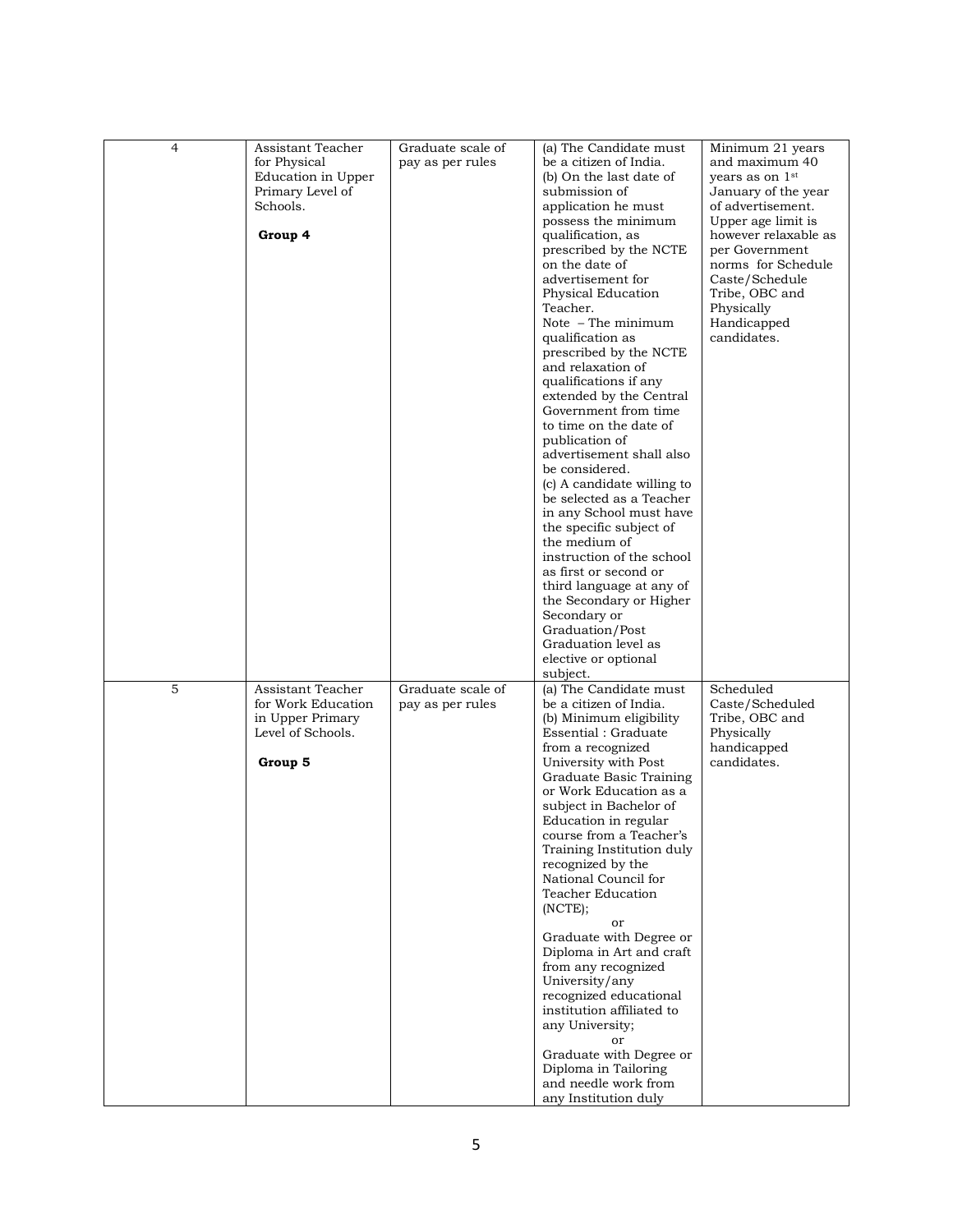|  | recognized by any             |  |
|--|-------------------------------|--|
|  |                               |  |
|  | recognized University/        |  |
|  | from any Institute            |  |
|  | recognized by any             |  |
|  |                               |  |
|  | Department of the             |  |
|  | Government of West            |  |
|  |                               |  |
|  | Bengal;                       |  |
|  | or                            |  |
|  | Graduate from                 |  |
|  |                               |  |
|  | recognized University         |  |
|  | with at least two years       |  |
|  |                               |  |
|  | Degree or Diploma in          |  |
|  | the Work Education            |  |
|  |                               |  |
|  | curriculum awarded by         |  |
|  | any recognized                |  |
|  | University;                   |  |
|  |                               |  |
|  | or                            |  |
|  | Graduate Degree in            |  |
|  |                               |  |
|  | Home Science or               |  |
|  | Agriculture or Graduate       |  |
|  |                               |  |
|  | in Computer Science or        |  |
|  | <b>Information Technology</b> |  |
|  | or Software systems           |  |
|  |                               |  |
|  | from any recognized           |  |
|  | University;                   |  |
|  |                               |  |
|  | or                            |  |
|  | Graduate in General           |  |
|  | Stream in                     |  |
|  |                               |  |
|  | Arts/Science/Commerce         |  |
|  | with Computer Science         |  |
|  |                               |  |
|  | or Computer Application       |  |
|  | as a subject of at least      |  |
|  |                               |  |
|  | 300 marks at the degree       |  |
|  | level from any                |  |
|  | recognized University;        |  |
|  |                               |  |
|  | or                            |  |
|  | Graduate Degree in            |  |
|  |                               |  |
|  | Home Science or               |  |
|  | Agriculture or Graduate       |  |
|  | in Computer Science or        |  |
|  |                               |  |
|  | <b>Information Technology</b> |  |
|  | or Software systems           |  |
|  |                               |  |
|  | from any recognized           |  |
|  | University;                   |  |
|  | or                            |  |
|  |                               |  |
|  | Graduate in General           |  |
|  | Stream in                     |  |
|  |                               |  |
|  | Arts/Science/Commerce         |  |
|  | with Computer Science         |  |
|  | or Computer Application       |  |
|  |                               |  |
|  | as a subject of at least      |  |
|  | 300 marks at the degree       |  |
|  | level from any                |  |
|  |                               |  |
|  | recognized University;        |  |
|  | Desirable :                   |  |
|  |                               |  |
|  | Degree in Bachelor of         |  |
|  | teaching/Bachelor of          |  |
|  | Education/Post-               |  |
|  |                               |  |
|  | Graduate Basic Training       |  |
|  | from any recognized           |  |
|  |                               |  |
|  | University or any             |  |
|  | training recognized by        |  |
|  | the State Government          |  |
|  |                               |  |
|  | as equivalent to              |  |
|  | Bachelor of                   |  |
|  | Teaching/Bachelor of          |  |
|  |                               |  |
|  | Education/Post                |  |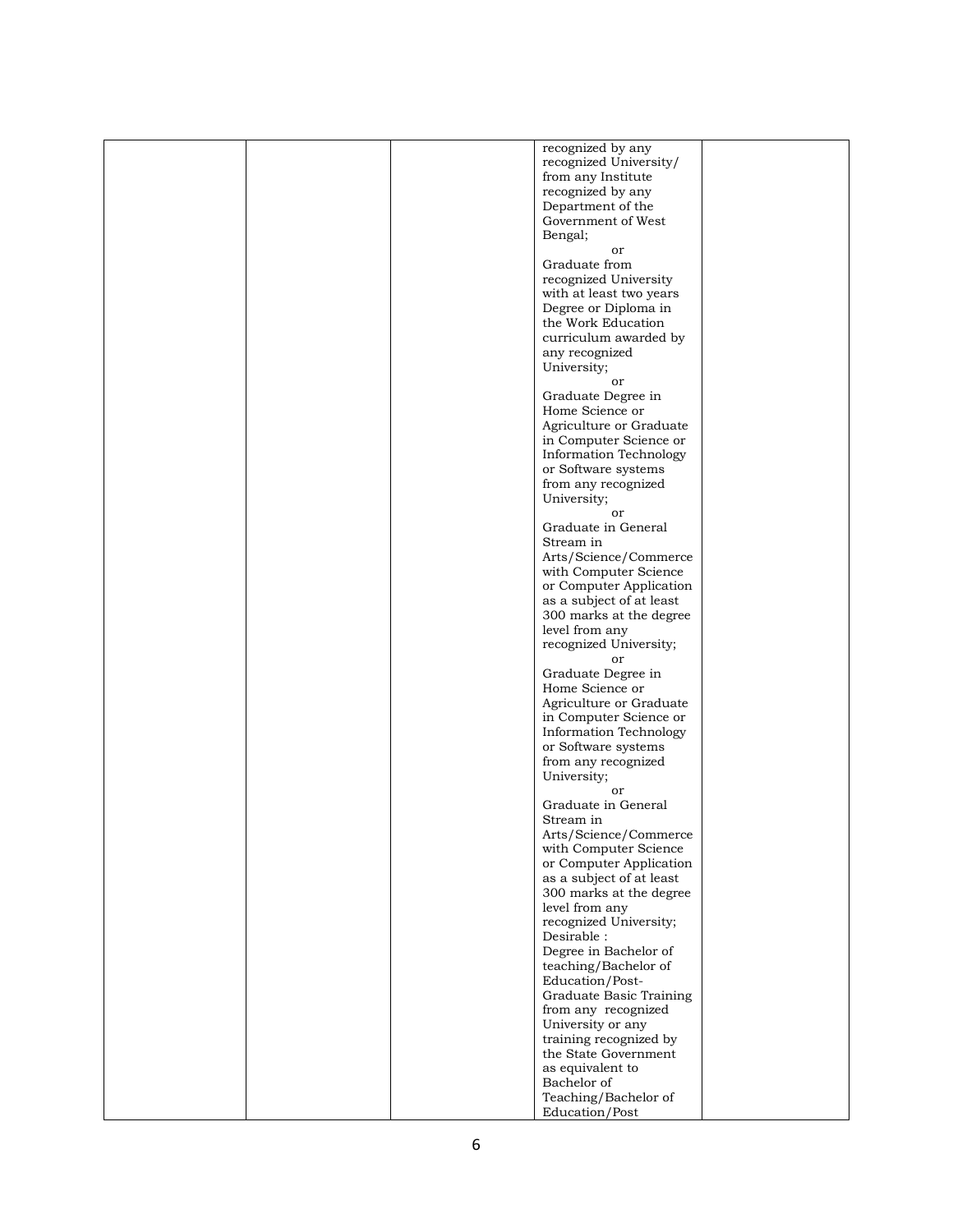| Graduate Basis Training   |  |
|---------------------------|--|
| from a Teacher's          |  |
| Training Institution duly |  |
| recognized by the         |  |
| National Council for      |  |
| <b>Teacher Education</b>  |  |
| (NCTE)/Rehabilitation     |  |
| Council of India (RCI) in |  |
| the relevant academic     |  |
| session;                  |  |
| (c) A candidate willing   |  |
| to be selected as a       |  |
| teacher in any School,    |  |
| having Bengali or         |  |
| English or Hindi or       |  |
| Nepali or Oriya or        |  |
| Santhali or Telegu or     |  |
| Urdu as the medium of     |  |
| instruction, must have    |  |
| Bengali or English or     |  |
| Hindi or Nepali or Oriya  |  |
| or Santhali or Telegu or  |  |
| Urdu, as the case may     |  |
| be as first or second or  |  |
| third language at any of  |  |
| the Secondary or Higher   |  |
| Secondary or              |  |
| Graduation/Post           |  |
| Graduation level as       |  |
|                           |  |
| elective or optional      |  |
| subject.                  |  |
|                           |  |

**[ Relaxation of 5% of Marks for Reserved Category Candidates)**

# 6. **Mode of submission of application:**

- (i) Application must be submitted online. **Eligible candidates must enclose stamp size colour photograph (size-within 50kb) with scanned signature( size-within 25kb) in specified space there-under**. The academic qualification with reference to the last date of submission of application for the post of Assistant Teacher for Upper Primary Level of Schools, Classes IX-X, Classes XI-XII, will only be considered and no qualification achieved subsequent to the last date of submission of application will be considered. Candidates must have to submit scanned copies of Admit Card of Madhyamik Examination/Certificate of Higher Secondary, Certificate/Marksheets of Graduation, Certificate/Marksheets of Post Graduation and Certificate/Marksheets of Professional Qualification, Caste Certificate and other relevant documents in relation to given information in the application.
- (ii) The candidates belonging to UR & OBC A/B category shall pay Rs. 250/- only as fees with Rs. 10/- for Conveyance Charges through e-challan only against his application. SC/ST and PH category of candidates do not require to pay any fees. Vide Sl.No.1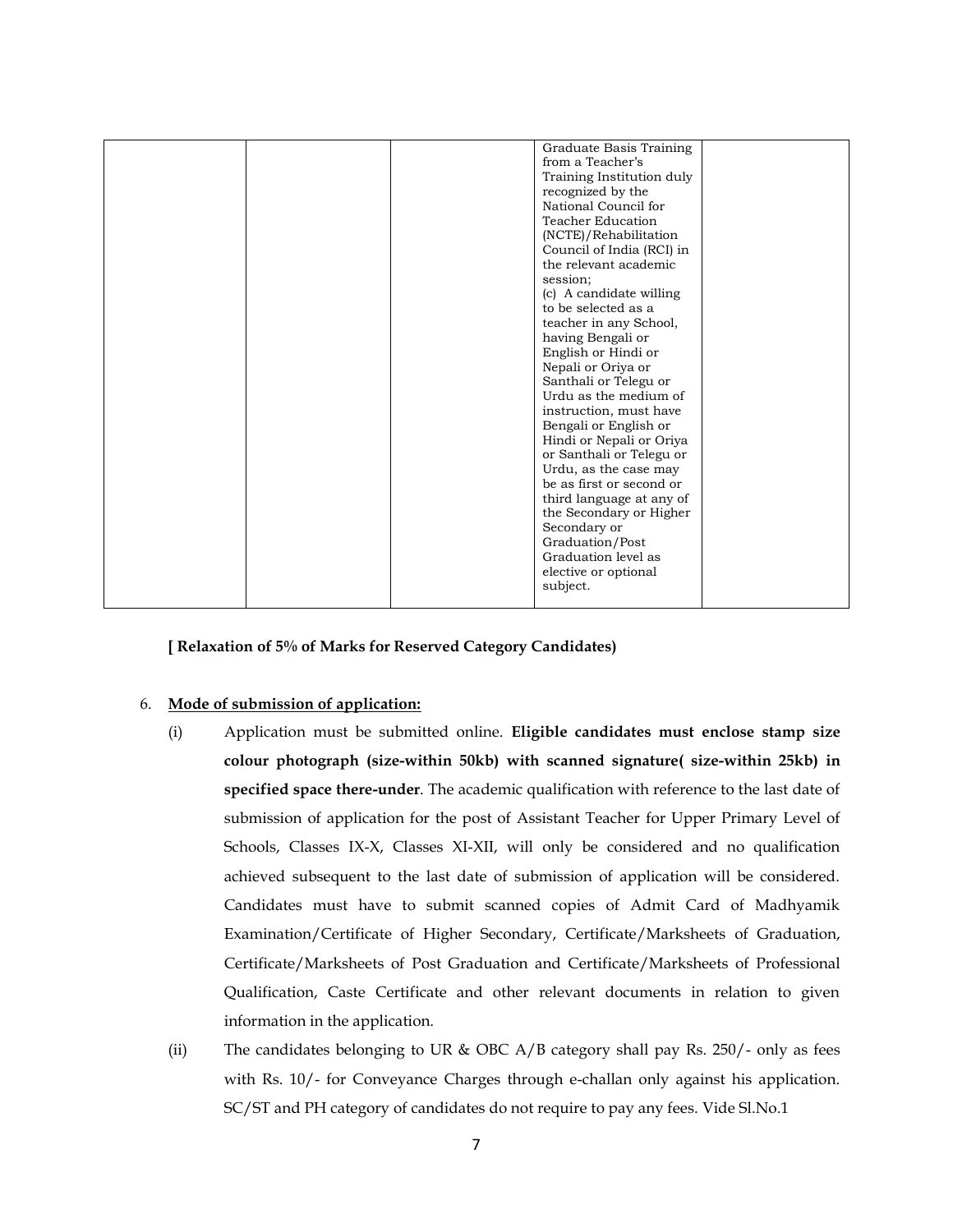- (iii) Incomplete and wrong application shall summarily be rejected.
- (iv) For consideration of belonging to SC/ST/OBC-A/OBC-B/PH Category, the certificates issued by the competent authorities of only West Bengal Govt. shall be treated as valid documents.
- (v) Candidates belonging to such Categories from other states will have to appear as Unreserved Candidates only without any concession/relaxation in respect of Age and Fees and Qualifying Marks.

# 7. **Relevant Information on date:-**

- (a) Submission of online application : **Opening date 23.12.2020 (from Evening) Closing date-06.01.2021 (6.00PM)**
- (b) Last date of deposit of application fees :**07.01.2021 (Banking Hours) {**Fees payment by Cash only}

 (Fees will be collected after 24 hours of submission of online application form. Challan will be available in successful submission of filled in online application form.)

(d) Tentative date of examination:- **To be intimated later on.**

#### 8. **Admit Card:**

The candidates will download admit card for examination after publication of Notice in this regard.

#### 9. **Method of Recruitment and Manner of Selection :**

The posts shall be filled up by direct recruitment as per procedure laid down in the Schedule B of the Rules, 2019 as reproduced below:

#### **SCHEDULE – B**

| Sl.<br>No.    | Papers/Event                                                      |                      |            | Group-wise Marks allotment |                                       |
|---------------|-------------------------------------------------------------------|----------------------|------------|----------------------------|---------------------------------------|
|               |                                                                   | 1 (Upper<br>Primary) | $2 (IX-X)$ | $3(XI-XII)$                | 4 & 5 (Work<br>Education-<br>Physical |
|               |                                                                   |                      |            |                            | Education)                            |
|               | Teachers' Eligibility Test                                        | TET of 150           |            | PT of 150 marks MCQ        |                                       |
|               | (hereinafter referred as                                          | marks                |            |                            |                                       |
|               | TET)/Preliminary Test (hereinafter                                | MCQ                  |            |                            |                                       |
|               | referred as PT)                                                   |                      |            |                            |                                       |
| $\mathcal{D}$ | Mains examination (comprise of Written Examination and weightage) |                      |            |                            |                                       |

The Selection procedure consists of following elements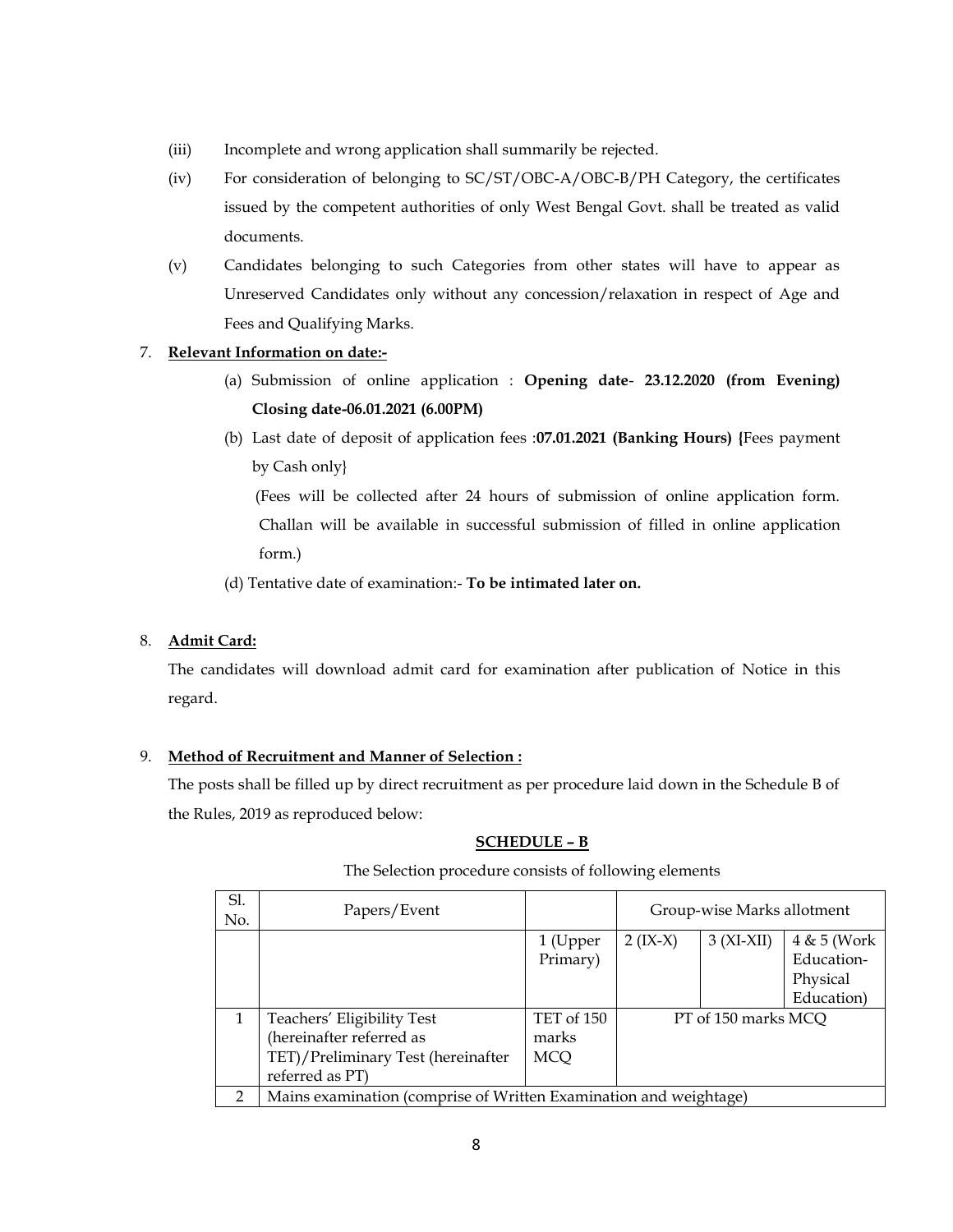|     |                                     | Written Examination                           |     |     |     |
|-----|-------------------------------------|-----------------------------------------------|-----|-----|-----|
| (a) | (i) English Composition and         | 100 marks Paper for each Groups [50 marks for |     |     |     |
|     | Comprehension                       | (a) (i) and 50 marks for $(a)(ii)$ ]          |     |     |     |
|     | (ii) Language on the medium of      |                                               |     |     |     |
|     | instruction                         |                                               |     |     |     |
| (b) | Knowledge of subject/Group in       | 100                                           | 100 | 100 | 100 |
|     | which the candidate is appearing    |                                               |     |     |     |
|     | (separate papers for each groups of |                                               |     |     |     |
|     | service)                            |                                               |     |     |     |

**Note :** Conditions precedent for appearing in written examination :

- **(a)** Papers as described in 2(a) & (b) shall be evaluated only for the candidates who have secured qualifying/cut-off marks fixed by the Commission for their respective category in TET/PT, as the case may be **(Qualifying marks for PT will be notified in due course).**
	- **Explanation I :** All candidates shall be provisionally allowed to appear in the written examination in  $2(a)(i)$  & (ii) and  $2(b)$ , if otherwise eligible. However, before evaluation of papers as in  $2(a)(i)$  & (ii) and 2(b), the Commission shall determine the cut-off marks for preliminary Test (P.T.) for each category of posts of Group 2,3,4 and 5 as deemed fit.
	- **Explanation II:** Answer scripts of papers as in  $2(a) \& 2(b)$  of only those candidates who qualify in TET/have valid TET Certificate on the date of application (for Group I) and /or secured cut-off marks as fixed above (for other groups) shall be evaluated for respective categories of groups.
- (b) Candidates having valid TET Certificate on the date of Advertisement may opt for appearing in the main examination directly.
- (c) A candidate who has not qualified/secured cut-off marks in a category in TET/PT, as the case may be shall not be considered for the respective category in the subsequent stage of selection.

|    | Weightage                                                                                                                               |     |     |     |     |
|----|-----------------------------------------------------------------------------------------------------------------------------------------|-----|-----|-----|-----|
| (c | Weightage for TET/PT (the marks<br>obtained in TET/PT shall be<br>calculated in proportionate manner<br>against the marks given for the | 100 | 100 | 100 | 100 |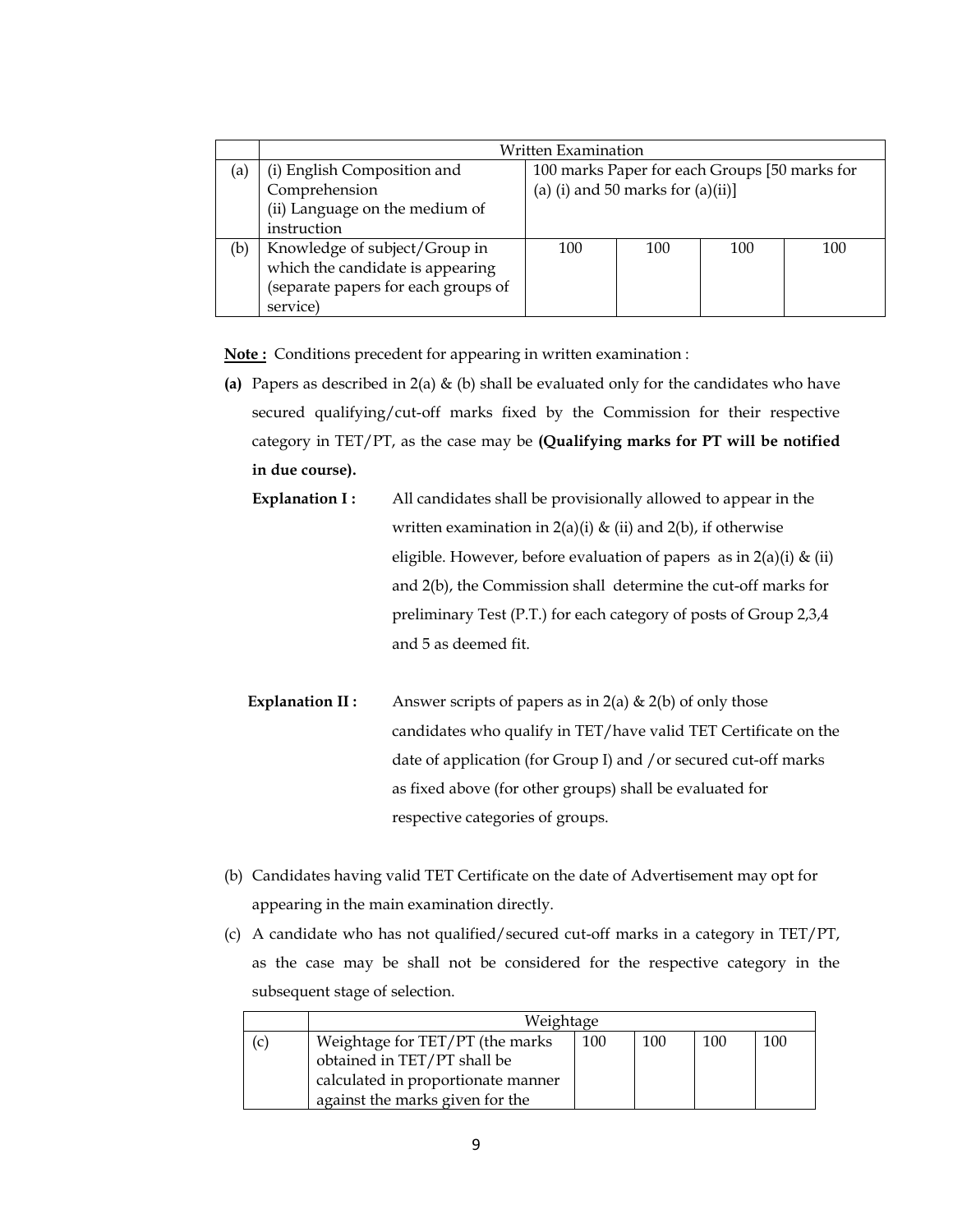| weightage)  |     |     |     |     |
|-------------|-----|-----|-----|-----|
| Total Marks | 300 | 300 | 300 | 300 |

#### 10. **Examination Venues**:

To be mentioned in the Admit Card.

#### 11. **Instruction to canidates:**

(a) Male candidate will not be recommended for appointment in any Girls' School.

### (10) ONLINE APPLICATION FORM & SUBMISSION THEREOF AND RELATED INFORMATION :

# i) Domain: **http://www.wbsschelpdesk.com**

ii) Candidates can apply online by accessing the official website of The West Bengal School Service Commission (i.e. **http://www.wbsschelpdesk.com)** and then feeding his/her personal and educational information as required by the Commission and finally he/she will get Bank Challan (Cash Challan) of Indian Bank.

### (11) **MODES OF PAYMENT FOR APPLICATION FEE** :

Through Bank Challan (Offline Mode) :

- a) Incumbent has to contact any Branch of Indian Bank in West Bengal after 24 hours of online submission of Application with printed Challan from official website of West Bengal Central School Service Commission (i.e. **www.wbsschelpdesk.com) till** 07.01.2021 with required fees (Rs.250/-+Rs.10/-) for the post of Assistant Teacher in cash. The branch representative will accept the fees, printed challan and will provide Journal No., date, seal & sign on the Challan and will return the candidate's portion of the Challan with Bank Branch seal. The application will not be valid if requisite fees is not submitted.
- b) Candidate can check the payment status after 48 hours of cash deposit. All the applicants are instructed to retain the sealed & signed Challan copy of the bank for future reference. Any manually modified Challan will not be accepted at selected Bank counters.
- (c) **For uploading relevant scanned:** Please upload the following scanned images as applicable:
	- i) Madhyamik Admit/Certificate of Higher Secondary
	- ii) Graduation Certificate/Marksheets
	- iii) Post Graduation Certificate/Marksheets
	- iv) Certificate/Marksheets of Professional Qualification
	- v) Caste Certificate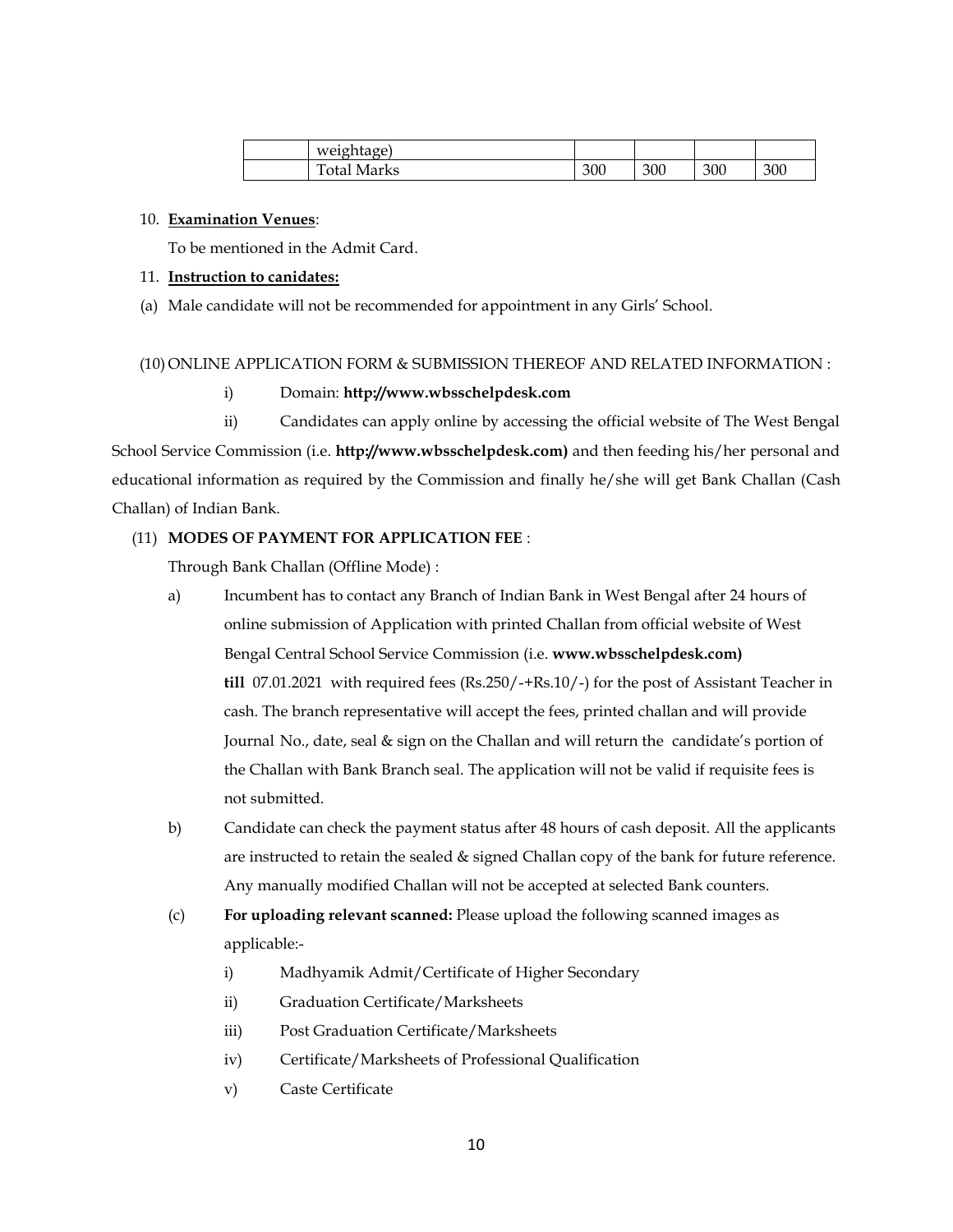**All the scanned documents must be within the size of 200kb.**

Candidate can also take a print-out of the application form with Payment-Done status after 48 hours of payment of the fees.

- (d) **In case, the recommendation is obtained on the basis of false statement or forged document, the same shall be deemed void after due enquiry and any appointment if given on such void recommendation shall stand void.**
- (e) No T.A/D.A will be paid to the candidates in any case.

13) (i) **Commission's Helpline** : To assist the candidates to submit the online application for the posts of Assistant Teachers for Upper Primary Level of Schools, Classes IX-X and Classes XI-XII and the following centre's will be available for assistance in this regard. Candidates may utilize the facility on contacting these from 11.00am to 5.00 pm on all working days:

| Address and Contact Numbers of the Central Commission and Regional Commissions : |
|----------------------------------------------------------------------------------|
|----------------------------------------------------------------------------------|

| Sl.<br>No.                                                      | Name of the Office with Address                                | Contact No.   |
|-----------------------------------------------------------------|----------------------------------------------------------------|---------------|
| 1.                                                              | West Bengal Central School Service Commission.                 | 033-2321-4550 |
|                                                                 | "Acharya Sadan", Salt Lake, EE-11&11/1, Bidhannagar,           |               |
|                                                                 | Sector-II, Kolkata-700091                                      |               |
| 2.                                                              | West Bengal Regional School Service Commission (Eastern        | 0342-2625596  |
|                                                                 | Region)                                                        |               |
|                                                                 | MBC Institute of Engineering & Technology Campus,              |               |
|                                                                 | Sadhanpur, PO & District - Bardhaman, Pin-713101               |               |
| 3.                                                              | West Bengal Regional School Service Commission                 | 03512-278014  |
|                                                                 | (Northern Region)                                              |               |
|                                                                 | Govt.Teachers'Training College Hostel (Ground Floor), PO:      |               |
|                                                                 | Makdumpur, Dist.Malda, Pin - 732103                            |               |
| 4.                                                              | West Bengal Regional School Service Commission                 | 033-2485-1415 |
|                                                                 | (Southern Region)                                              |               |
|                                                                 | 84, Sarat Bose Road, Kolkata-700026                            |               |
| 5.                                                              | West Bengal Regional School Service Commission (Western        | 03242-255895  |
|                                                                 | Region)                                                        |               |
|                                                                 | Acharya Bhavan, Machantala, PO & Dist. Bankura, Pin-<br>722101 |               |
| 6.                                                              | West Bengal Regional School Service Commission (South-         | 033-2584-1060 |
|                                                                 | Eastern Region)                                                |               |
|                                                                 | Zilla Parishad Bhavan (Annex Building), 1st Floor, Rishi       |               |
|                                                                 | Bankim Sarani, PO-Barasat, Dist. North 24 Parganas, Pin-       |               |
|                                                                 | 700124                                                         |               |
| Official website: http://www.westbengalssc.com                  |                                                                |               |
| Help Line Ph No. for Application form Fill up related queries : |                                                                |               |
| 033-2321-4550/9051176500/9051174600/9051174700/9830454218       |                                                                |               |